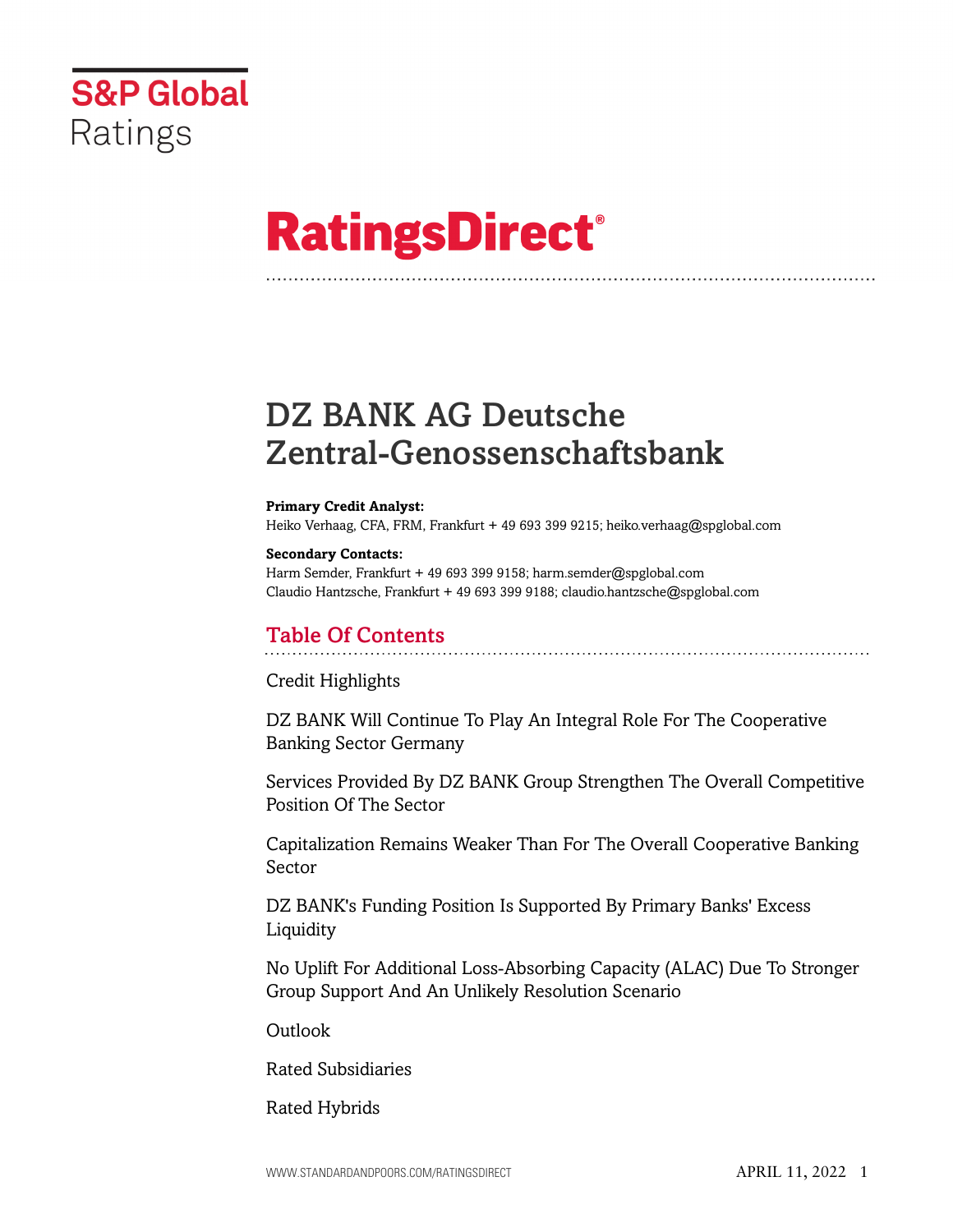## Table Of Contents (cont.)

[Key Statistics](#page-6-0)

[Related Criteria](#page-9-0)

[Related Research](#page-9-1)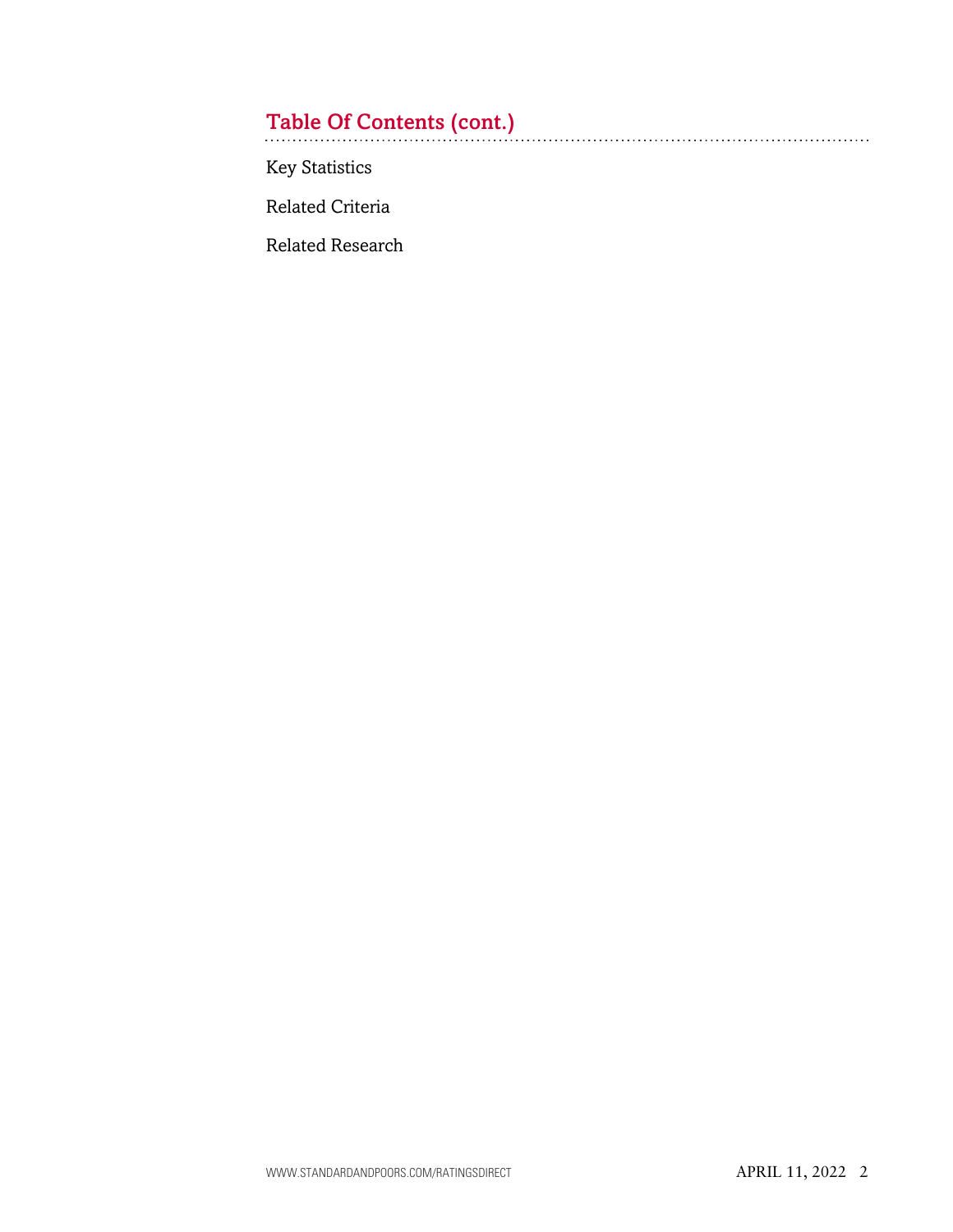## DZ BANK AG Deutsche Zentral-Genossenschaftsbank

## <span id="page-2-0"></span>Credit Highlights

Issuer Credit Rating

A+/Stable/A-1

| Overview                                                                                                                                             |                                                                                                          |
|------------------------------------------------------------------------------------------------------------------------------------------------------|----------------------------------------------------------------------------------------------------------|
| <b>Key strengths</b>                                                                                                                                 | Key risks                                                                                                |
| Role as the central institute of the German cooperative banking sector, which<br>makes it integral to the sector's identity and a core group member. | Weaker risk profile and capitalization than its owners, the<br>local cooperative banks.                  |
| Benefits from mutual support within the sector and a comprehensive protection<br>scheme.                                                             | Intense competition and margin pressure in German<br>corporate banking.                                  |
| Good market position in German corporate banking.                                                                                                    | Earnings sensitivity to capital market conditions in its<br>insurance and asset management subsidiaries. |

## <span id="page-2-1"></span>DZ BANK Will Continue To Play An Integral Role For The Cooperative Banking Sector Germany

In this role, DZ BANK provides core services to the sector such as liquidity management, funding, and wholesale banking products. We reflect this in our assessment of DZ BANK's core group status for the sector and equalize our long-term issuer credit rating (ICR) on the bank with the group credit profile of 'a+' (see "Cooperative Banking Sector Germany", published March 25, 2022, on RatingsDirect). Based on the solidarity within the sector and its comprehensive protection scheme--administered by Bundesverband der Deutschen Volksbanken und Raiffeisenbanken--we expect sector banks with core group status to support each other in all foreseeable circumstances.

## <span id="page-2-2"></span>Services Provided By DZ BANK Group Strengthen The Overall Competitive Position Of The Sector

DZ BANK Group, which, beyond DZ BANK AG, consolidates specialized institutions like Union Investment, R+V Versicherung, DZ HYP, Bausparkasse Schwäbisch Hall, DZ PRIVATBANK, TeamBank, and VR Smart Finanz provides both central and tailored banking functions to the primary institutions (largely local cooperative banks). On one hand, DZ BANK Group depends on the distribution power of the local cooperative banks. On the other hand, DZ BANK Group supports the competitive position and extends the product offerings of the cooperative banking sector. Overall, we regard DZ BANK's more wholesale-oriented activities as carrying greater risk than the activities of local banks, due to a combination of larger and more complex exposures.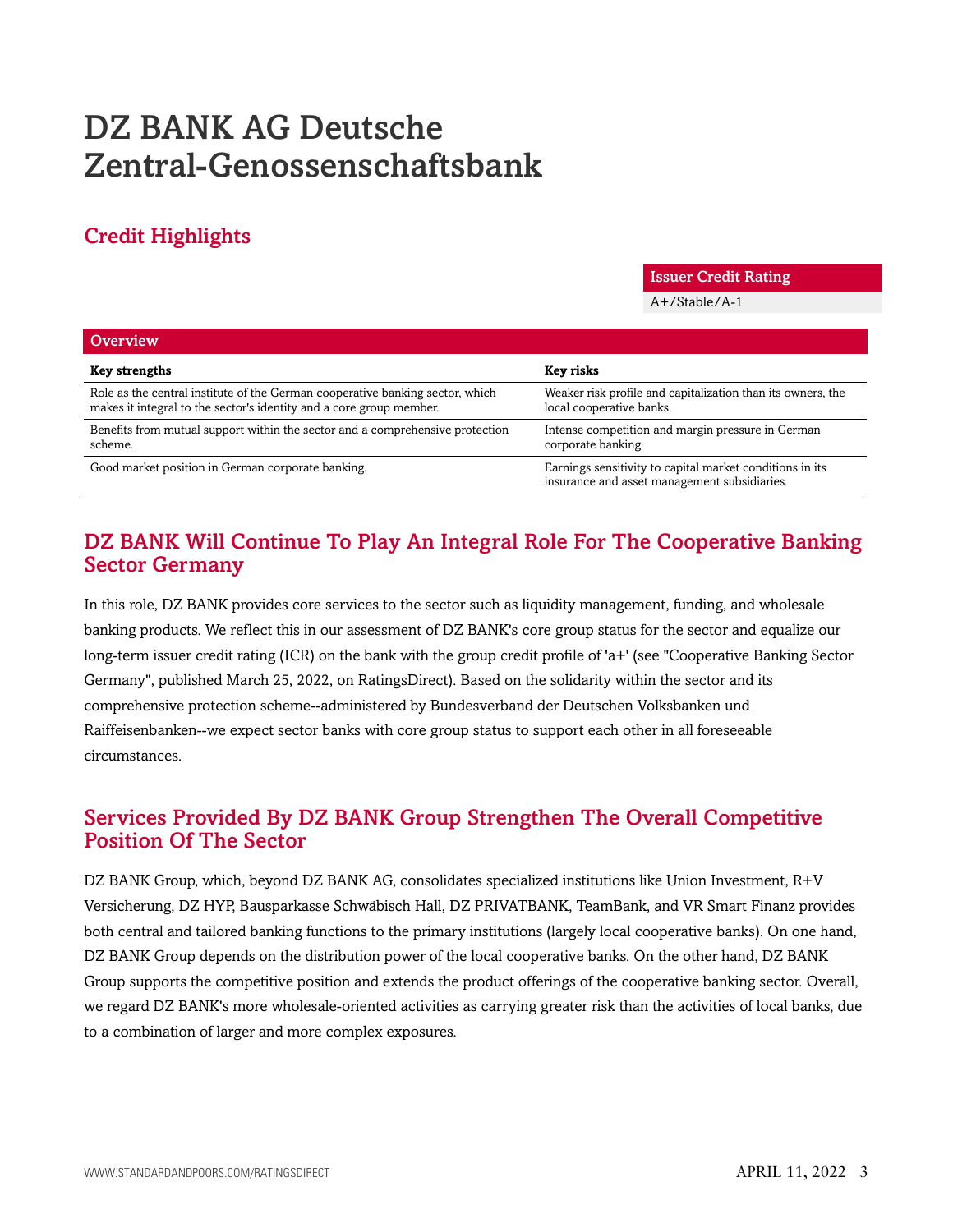### **Chart 1 Cooperative Banking Sector Germany -- Organizational Structure**



\*Not rated. Source: S&P Global Ratings.

Copyright © 2022 by Standard & Poor's Financial Services LLC. All rights reserved.

## <span id="page-3-0"></span>Capitalization Remains Weaker Than For The Overall Cooperative Banking Sector

With a risk-adjusted capital (RAC) ratio of 9.9% as of end-2020, DZ BANK's capitalization is weaker than than that of the consolidated cooperative banking sector, which has an RAC ratio of 14.4%, but in line with that of domestic peers Deutsche Bank AG and Commerzbank AG. This shows that capital is unevenly split among members. While DZ BANK's regulatory Common Equity Tier (CET) 1 ratio of 15.3% as of end-2021 indicates good capitalization, we think additional capital would be available if needed.

DZ BANK's 2021 result showed an extraordinarily strong performance, with net income of €2.2 billion (€3.1 billion before tax), up from €1 billion (€1.5 billion) in 2020. The improvement was primarily thanks to a strong fee performance at Union Investment, a strong valuation result at R+V, and the reversal of loan loss provisions built up in 2020. For 2022, we expect a net income of €1.0 billion-€1.5 billion.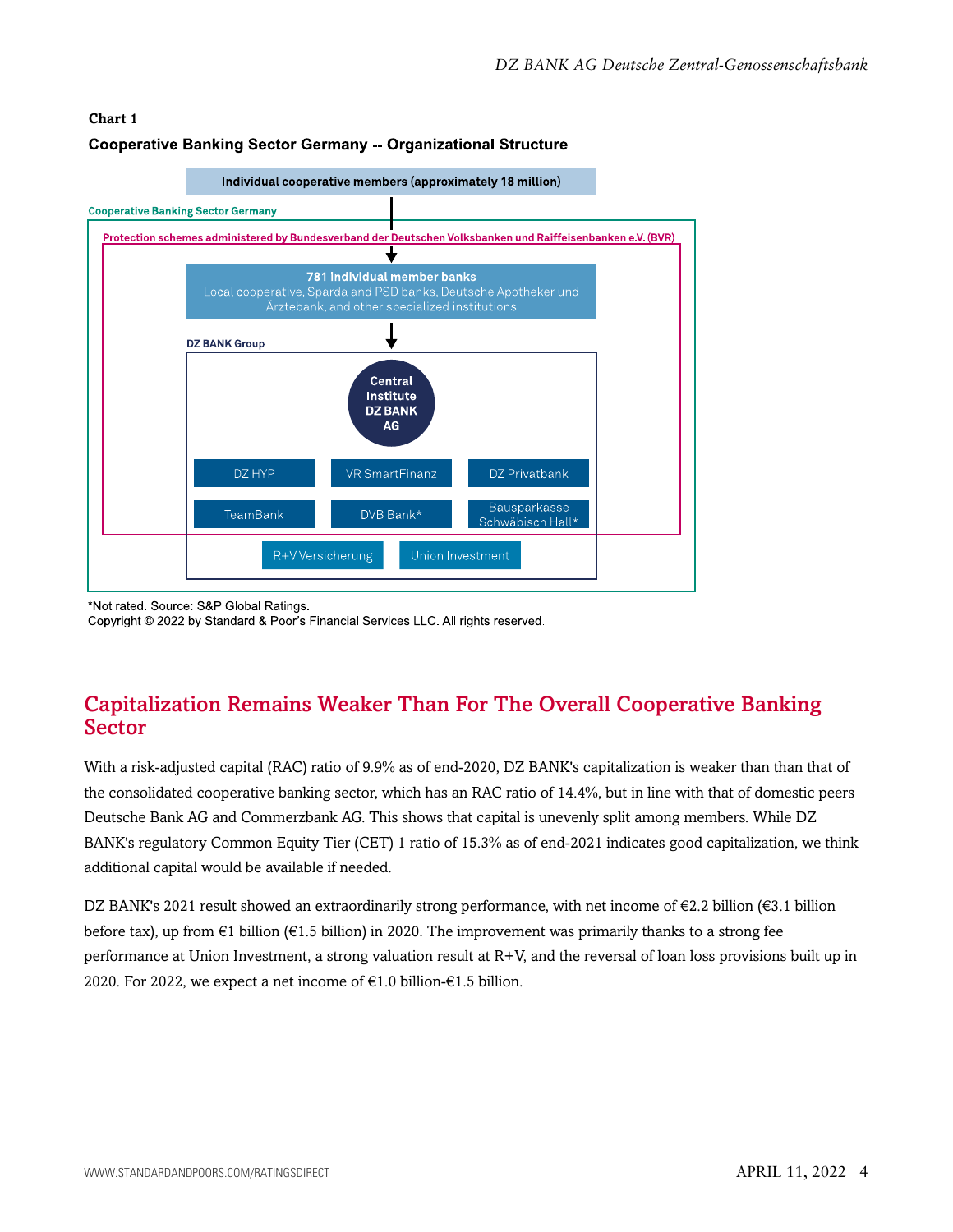#### **Chart 2**



2021 Group Result Driven By Stronger Earnings In All Segments, Especially Asset **Management And Insurance** 

Reported pretax profits by segment, 2020 versus 2021

Source: Company reporting; S&P Global Ratings. "Others" includes BSH, TeamBank, DZ Privatbank, VR SmartFinanz, and DVB. "Consolidation" also includes the holding functions of DZ BANK. Copyright © 2022 by Standard & Poor's Financial Services LLC. All rights reserved.

## <span id="page-4-0"></span>DZ BANK's Funding Position Is Supported By Primary Banks' Excess Liquidity

The excess liquidity of the primary institutions is generally channeled to DZ BANK, enabling it to manage the sector's aggregate liquidity needs. Within DZ BANK, funding sources are well diversified, but DZ BANK and its subsidiaries rely to a large extent on wholesale funding, particularly by issuing covered bonds through DZ HYP and other covered instruments (DZ Briefe). DZ BANK is entitled to include claims against the sector's members in its cover pool for these instruments. DZ BANK also has a \$15 billion commercial paper program in place and access to the U.S. Federal Reserve through its New York branch.

## <span id="page-4-1"></span>No Uplift For Additional Loss-Absorbing Capacity (ALAC) Due To Stronger Group Support And An Unlikely Resolution Scenario

While DZ BANK is subject to the minimum requirement for own funds and eligible liabilities, we do not add any notches of uplift to the rating for ALAC. We consider group support within the cooperative banking sector to be the strongest support element. In addition, we see a bail-in scenario as highly unlikely, as that would imply a lack of solidarity within the sector. We therefore do not assign resolution counterparty ratings to DZ BANK.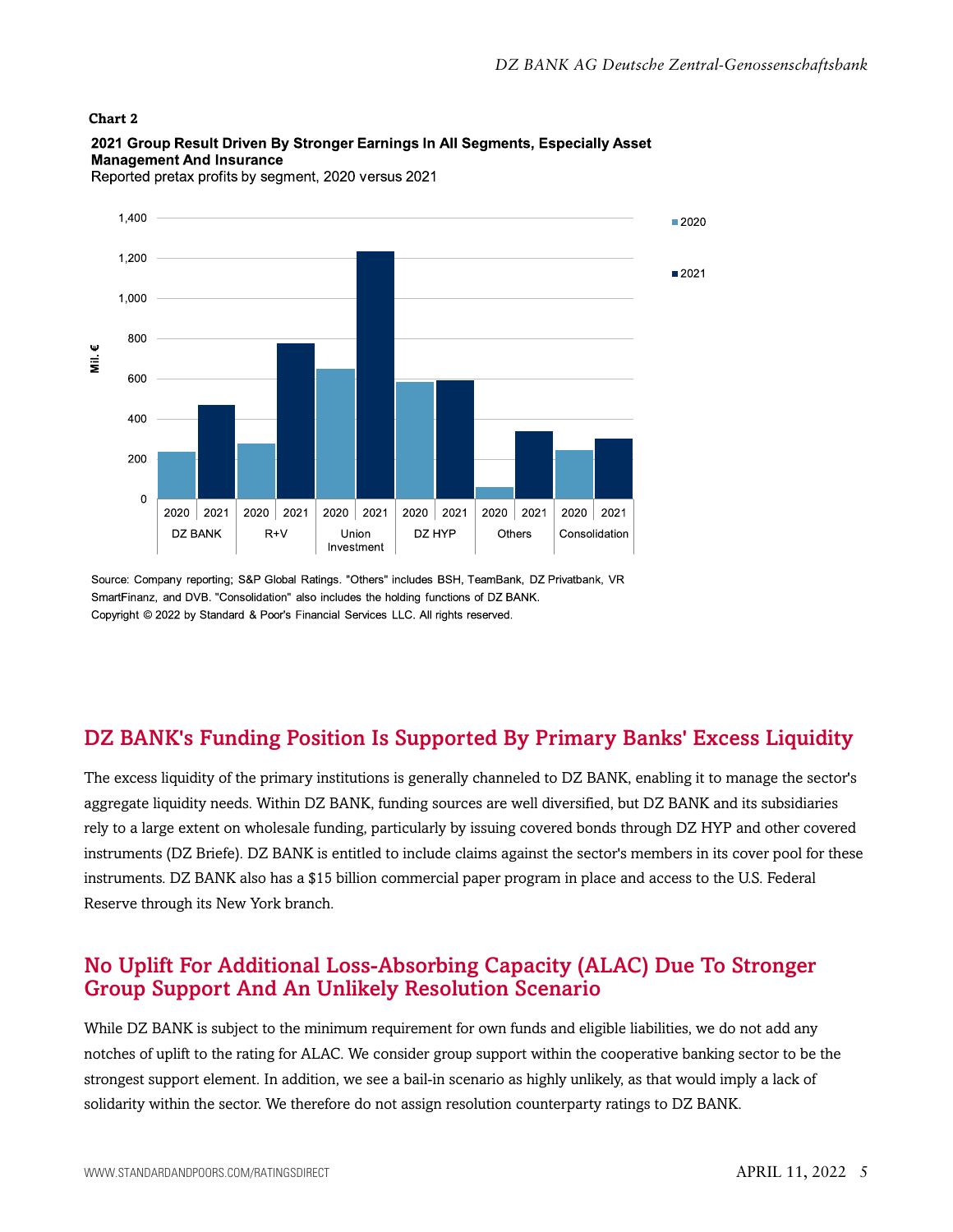### **Outlook**

Our stable outlook on DZ BANK mirrors the outlook on the Cooperative Banking Sector Germany as we equalize the ratings. The stable outlook on the sector reflects our expectation that its additional investments in its digital competencies will allow it to substantially defend its strong market position and earnings over the next two years.

#### Downside scenario

While it is a fairly remote prospect, we could lower our ratings on the sector's core members, including DZ BANK, and our related issue ratings if the sector's market position deteriorates materially, weakening its revenue pool and risk-adjusted profitability, or if competitive pressure leads to material signs of increasing risk appetite.

#### Upside scenario

We could raise the ratings on the Cooperative Banking Sector Germany and DZ BANK if we conclude that structural challenges in German retail and small-to-midsize enterprise banking have eased such that we would raise the anchor for domestic banks to 'a-', or if we believe that the sector is mastering the competitive environment better than its peers. This would require material progress in offering digital banking products and addressing structural weaknesses, such as weak cost efficiency and modest profitability. We could also consider a higher rating if the sector's consolidated capitalization improves further, leading our RAC ratio to rise sustainably above 15%. At the same time, we would need to consider capital to be fungible within the sector to support more weakly capitalized primary banks if needed. An upgrade would also depend on a favorable comparison with peers supporting a higher rating.

## <span id="page-5-0"></span>Rated Subsidiaries

We rate DZ BANK's material subsidiaries based on their core group status in the Cooperative Banking Sector Germany, except Bausparkasse Schwäbisch Hall (see chart 1). This also holds for Deutsche WertpapierService Bank AG (dwpbank), of which DZ BANK only owns 50% of the shares. DZ Bank developed dwpbank and it caters to a wide range of German savings banks and some other commercial banks in Germany. New clients onboard their business activities to dwpbank's servicing platform and in turn, typically become shareholders in dwpbank. Nevertheless, we see dwpbank as a core subsidiary given its close integration with the overall sector and its membership of the sector's protection scheme.

## <span id="page-5-1"></span>Rated Hybrids

We notch down the issue ratings on the hybrid instruments issued by DZ BANK from the ICR because the bank is a core subsidiary of the sector, and we expect that the overall group would support DZ BANK to prevent losses on these instruments. We believe that other sector members hold a material portion of these instruments and we see reputational risk associated with a default of the issuer of these instruments. In determining the specific issue ratings on all these instruments, we deduct our standard notching.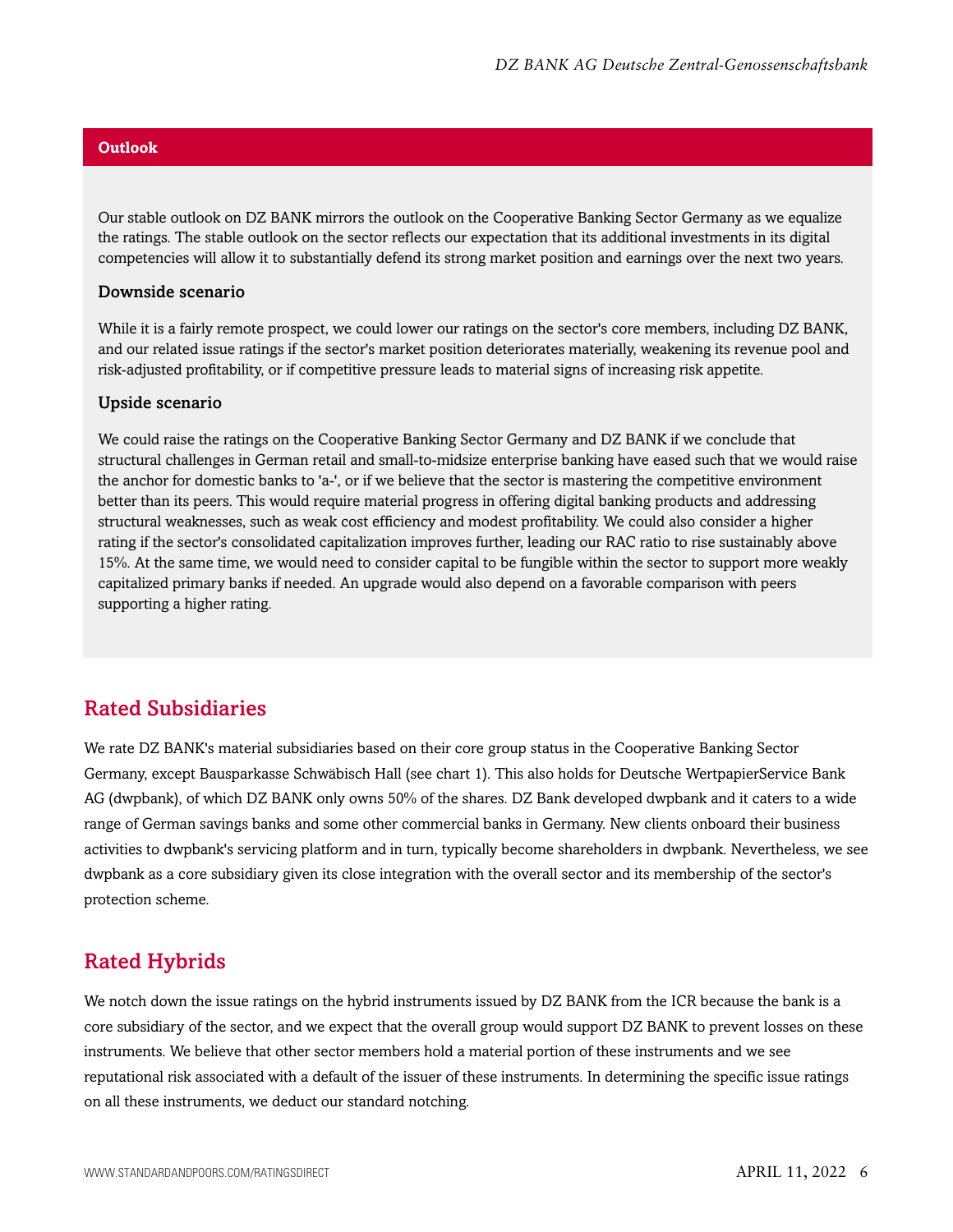For the additional Tier 1 instruments issued by DZ BANK, we deduct four notches from the ICR to reflect the instruments' Tier 1 regulatory capital status and the contingent capital clause. However, we do not deduct further notches as we expect DZ BANK to maintain a buffer of more than 700 basis points (bps) above the going concern trigger of a CET1 ratio of 7% at both the DZ BANK consolidated group and stand-alone levels. The bank's consolidated CET1 ratio at end-2021 was 15.3%, or 830 bps above the trigger level.



DZ BANK AG Deutsche Zentralgenossenschaftsbank (Core Member of Cooperative Banking Sector Germany):

#### Key to notching

Group stand-alone credit profile  $\frac{1}{2} \frac{1}{2} \frac{1}{2} \frac{1}{2} \frac{1}{2} \frac{1}{2} \frac{1}{2} \frac{1}{2} \frac{1}{2} \frac{1}{2} \frac{1}{2} \frac{1}{2} \frac{1}{2} \frac{1}{2} \frac{1}{2} \frac{1}{2} \frac{1}{2} \frac{1}{2} \frac{1}{2} \frac{1}{2} \frac{1}{2} \frac{1}{2} \frac{1}{2} \frac{1}{2} \frac{1}{2} \frac{1}{2} \frac{1}{2} \frac{1}{2} \frac{1}{2} \frac{1}{2} \frac{1}{2} \frac{$ 

------Issuer credit rating

1a Contractual subordination

 $-1<sub>b</sub>$ Discretionary or mandatory nonpayment clause and whether the regulator classifies it as regulatory capital

Mandatory contingent capital clause or equivalent  $1c$ 

Note: The number-letter labels in the table above are in reference to the notching steps we apply to hybrid capital instruments, as detailed in table 2 of our "Hybrid Capital: Methodology And Assumptions" criteria, published on March 2, 2022.

The nonoperating holding company (NOHC) issuer credit rating and senior unsecured debt ratings are notched from the group stand-alone credit profile (SACP) under our criteria. Since ALAC notching does not benefit NOHCs, for simplicity the diagram above is stylized to show the positioning of these ratings with reference to the group SACP.

AT1--Additional Tier 1.

Copyright © 2022 by Standard & Poor's Financial Services LLC. All rights reserved.

## <span id="page-6-0"></span>Key Statistics

#### **Table 1**

## DZ BANK AG Deutsche Zentral-Genossenschaftsbank--Key Figures **--Year ended Dec. 31-- (Mil. €) 2021 2020 2019 2018 2017** Adjusted assets 497,465.0 472,219.0 445,327.0 417,416.0 408,543.0 Customer loans (gross) 195,665.0 190,294.0 186,224.0 174,438.0 174,376.0 Adjusted common equity 16,992.7 15,534.4 15,269.0 14,458.0 15,225.0 Operating revenues 7,241.0 6,163.0 7,116.0 5,567.0 6,555.0 Noninterest expenses 4,265.0 4,036.0 4,074.0 4,059.0 3,868.0 Core earnings 2,176.0 976.0 1,873.7 1,038.6 1,153.2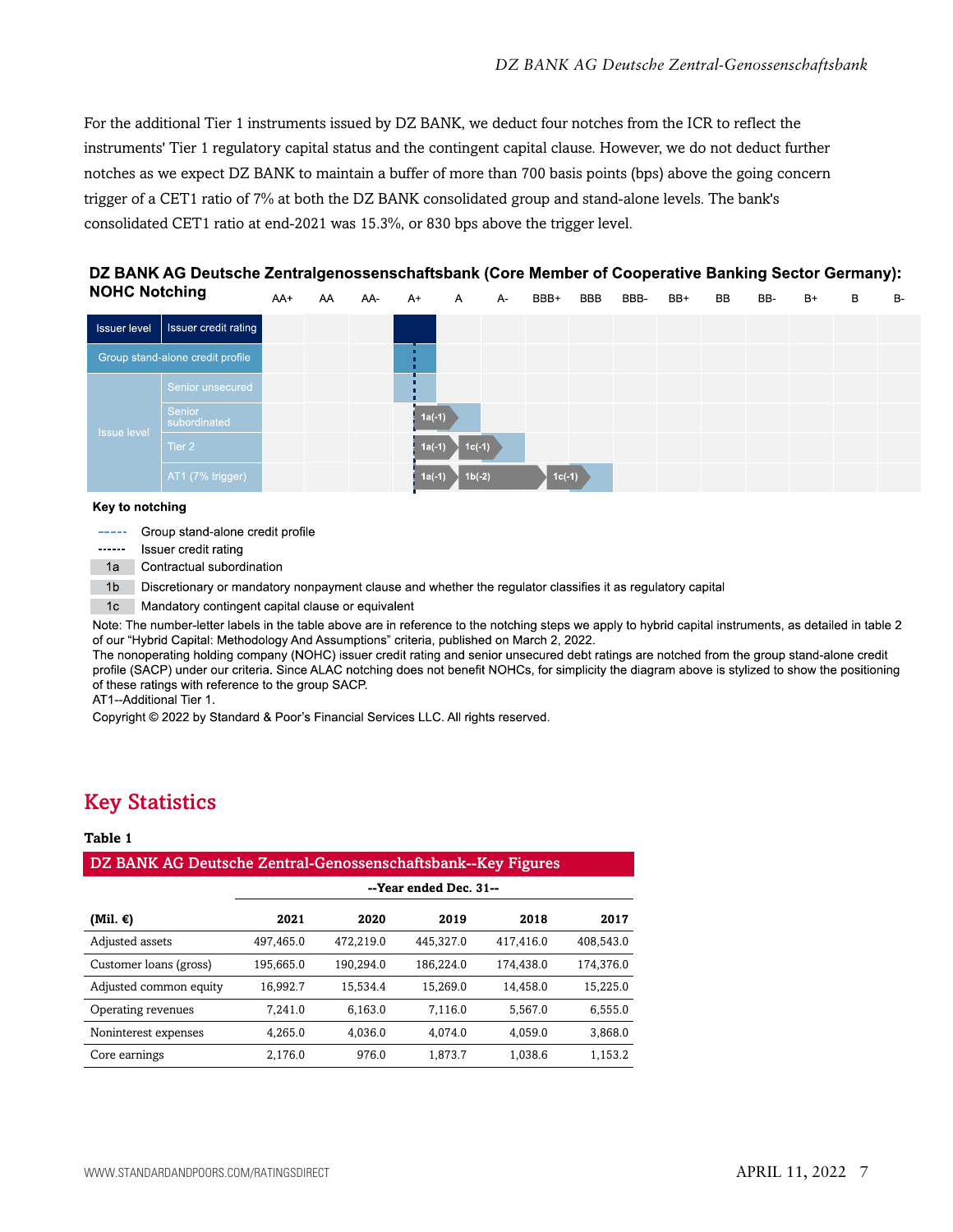#### **Table 2**

| DZ BANK AG Deutsche Zentral-Genossenschaftsbank--Business Position |         |         |                        |         |         |
|--------------------------------------------------------------------|---------|---------|------------------------|---------|---------|
|                                                                    |         |         | --Year ended Dec. 31-- |         |         |
| (%)                                                                | 2021    | 2020    | 2019                   | 2018    | 2017    |
| Total revenues from business line ( $\in$ mil.)                    | 7.241.0 | 6.169.0 | 7.115.0                | 5.578.0 | 6,555.0 |
| Commercial banking/total revenues from business line               | 36.9    | 47.7    | 42.8                   | 44.4    | 42.7    |
| Retail banking/total revenues from business line                   | 20.0    | 22.4    | 19.6                   | 23.1    | 22.8    |
| Commercial & retail banking/total revenues from<br>business line   | 56.9    | 70.1    | 62.4                   | 67.6    | 65.5    |
| Insurance activities/total revenues from business line             | 10.7    | 4.5     | 15.7                   | 7.4     | 12.1    |
| Asset management/total revenues from business line                 | 32.5    | 25.4    | 21.9                   | 25.0    | 22.4    |
| Return on average common equity                                    | 8.2     | 3.8     | 8.0                    | 4.1     | 4.9     |

#### **Table 3**

## DZ BANK AG Deutsche Zentral-Genossenschaftsbank--Capital And Earnings

|                                                      |      |      | --Year ended Dec. 31-- |      |      |
|------------------------------------------------------|------|------|------------------------|------|------|
| $(\%)$                                               | 2021 | 2020 | 2019                   | 2018 | 2017 |
| Tier 1 capital ratio                                 | 16.8 | 16.6 | 15.9                   | 14.3 | 15.3 |
| S&P Global Ratings' RAC ratio before diversification | N/A  | 9.9  | 9.1                    | 8.3  | 8.6  |
| S&P Global Ratings' RAC ratio after diversification  | N/A  | 10.8 | 9.8                    | 9.0  | 9.3  |
| Adjusted common equity/total adjusted capital        | 88.8 | 87.8 | 87.9                   | 87.3 | 87.9 |
| Net interest income/operating revenues               | 38.0 | 44.4 | 37.9                   | 49.5 | 44.0 |
| Fee income/operating revenues                        | 40.5 | 34.4 | 27.8                   | 35.1 | 28.4 |
| Market-sensitive income/operating revenues           | 7.4  | 9.4  | 11.2                   | 5.1  | 12.8 |
| Cost-to-income ratio                                 | 58.9 | 65.5 | 57.3                   | 72.9 | 59.0 |
| Preprovision operating income/average assets         | 0.5  | 0.4  | 0.6                    | 0.3  | 0.5  |
| Core earnings/average managed assets                 | 0.4  | 0.2  | 0.3                    | 0.2  | 0.2  |

N/A--Not applicable. RAC--Risk-adjusted capital.

### **Table 4**

## DZ BANK AG Deutsche Zentral-Genossenschaftsbank--Risk-Adjusted Capital Framework Data

| (Mil. $\epsilon$ )                                     | Exposure* | <b>Basel III RWA</b> | <b>Average Basel III</b><br>$RW(\% )$ | <b>S&amp;P Global</b><br><b>Ratings RWA</b> | <b>Average S&amp;P Global</b><br>Ratings RW (%) |
|--------------------------------------------------------|-----------|----------------------|---------------------------------------|---------------------------------------------|-------------------------------------------------|
| Credit risk                                            |           |                      |                                       |                                             |                                                 |
| Government & central banks                             | 120,482.9 | 1,102.9              | 0.9                                   | 3,947.1                                     | 3.3                                             |
| Of which regional governments<br>and local authorities | 23,655.7  | 262.0                | 1.1                                   | 1,137.8                                     | 4.8                                             |
| Institutions and CCPs                                  | 147,499.3 | 8,725.4              | 5.9                                   | 25,615.2                                    | 17.4                                            |
| Corporate                                              | 117,764.8 | 60,793.8             | 51.6                                  | 84,930.0                                    | 72.1                                            |
| Retail                                                 | 90,419.8  | 18,582.3             | 20.6                                  | 24,894.9                                    | 27.5                                            |
| Of which mortgage                                      | 71,507.8  | 10,256.1             | 14.3                                  | 13,551.4                                    | 19.0                                            |
| Securitization§                                        | 7,298.0   | 4,112.5              | 56.4                                  | 7.144.3                                     | 97.9                                            |
| Other assets <sup>+</sup>                              | 3,203.8   | 2,287.1              | 71.4                                  | (750.1)                                     | (23.4)                                          |
| Total credit risk                                      | 486,668.6 | 95,604.0             | 19.6                                  | 145,781.4                                   | 30.0                                            |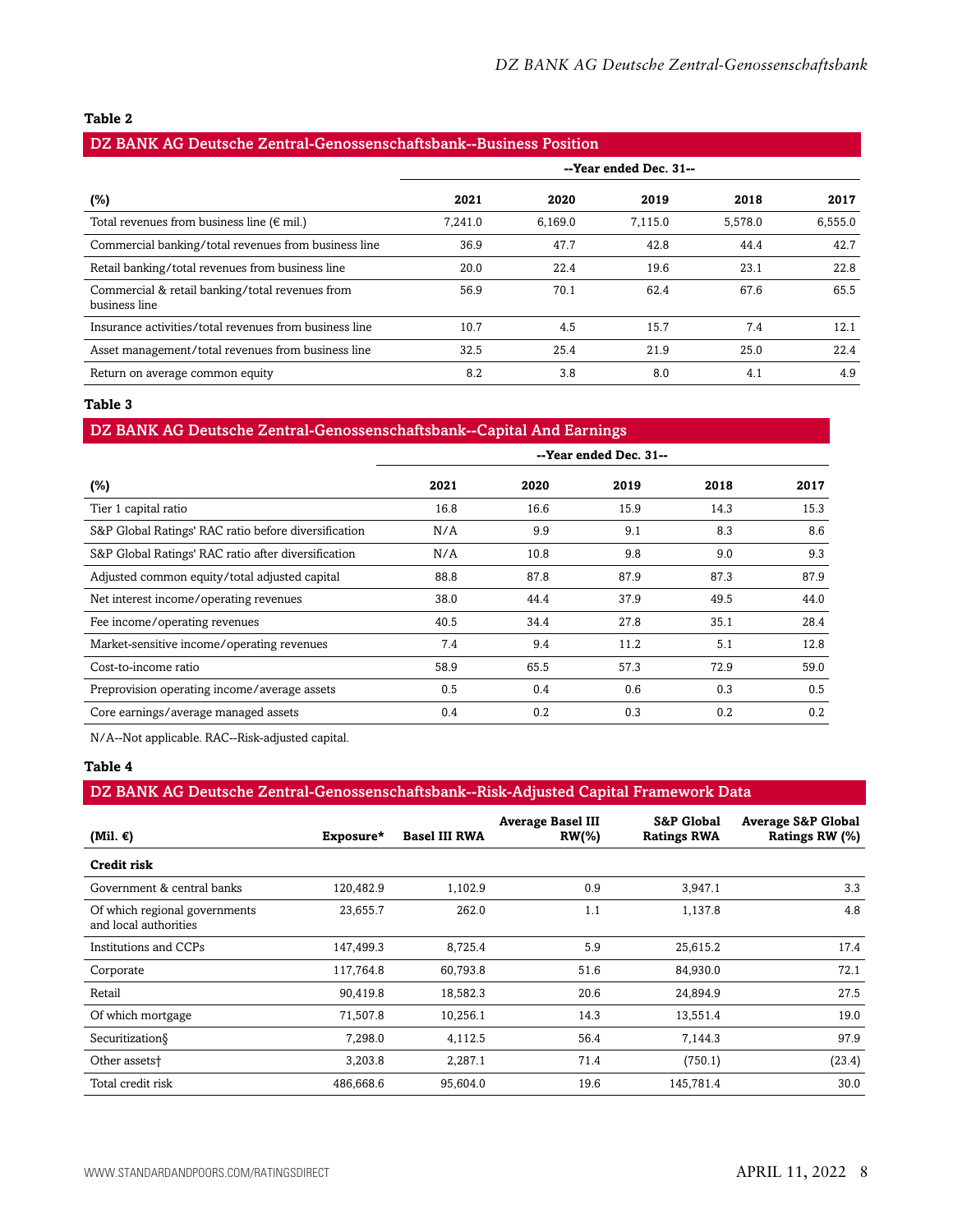#### **Table 4**

### DZ BANK AG Deutsche Zentral-Genossenschaftsbank--Risk-Adjusted Capital Framework Data (cont.)

| <b>Credit valuation adjustment</b>                  |                          |                      |                                          |                                             |                                                |
|-----------------------------------------------------|--------------------------|----------------------|------------------------------------------|---------------------------------------------|------------------------------------------------|
| Total credit valuation adjustment                   | $\overline{a}$           | 1,090.6              | $\overline{a}$                           | 2,012.2                                     |                                                |
| Market risk                                         |                          |                      |                                          |                                             |                                                |
| Equity in the banking book                          | 4,306.1                  | 3,686.7              | 85.6                                     | 8,591.8                                     | 199.5                                          |
| Trading book market risk                            | --                       | 8,388.3              |                                          | 9,390.5                                     |                                                |
| Total market risk                                   | $\overline{\phantom{m}}$ | 12,075.0             | --                                       | 17,982.3                                    |                                                |
| Operational risk                                    |                          |                      |                                          |                                             |                                                |
| Total operational risk                              | --                       | 10,607.8             | --                                       | 12,304.7                                    |                                                |
|                                                     | <b>Exposure</b>          | <b>Basel III RWA</b> | <b>Average Basel II</b><br><b>RW</b> (%) | <b>S&amp;P Global</b><br><b>Ratings RWA</b> | % of S&P Global<br><b>Ratings RWA</b>          |
| Diversification adjustments                         |                          |                      |                                          |                                             |                                                |
| RWA before diversification                          | $\overline{a}$           | 147,237.4            | $\overline{a}$                           | 178,080.6                                   | 100.0                                          |
| Total diversification/<br>concentration adjustments | $\sim$                   | --                   | --                                       | (14, 618.5)                                 | (8.2)                                          |
| RWA after diversification                           | $\sim$ $\sim$            | 147,237.4            | --                                       | 163,462.0                                   | 91.8                                           |
|                                                     |                          | Tier 1 capital       | Tier 1 ratio (%)                         | <b>Total adjusted</b><br>capital            | <b>S&amp;P Global Ratings</b><br>RAC ratio (%) |
| Capital ratio                                       |                          |                      |                                          |                                             |                                                |
| Capital ratio before adjustments                    |                          | 25,077.9             | 17.0                                     | 17,683.4                                    | 9.9                                            |
| Capital ratio after adjustments:                    |                          | 25,077.9             | 17.0                                     | 17,683.4                                    | 10.8                                           |

\*Exposure at default. §Securitization exposure includes the securitization tranches deducted from capital in the regulatory framework. †Exposure and S&P Global Ratings' risk-weighted assets for equity in the banking book include minority equity holdings in financial institutions. ‡Adjustments to Tier 1 ratio are additional regulatory requirements (e.g. transitional floor or Pillar 2 add-ons). RWA--Risk-weighted assets. RW--Risk weight. RAC--Risk-adjusted capital. CCPs--Central counterparty clearing house. Sources: Company data as of Dec. 31, 2020, S&P Global Ratings.

#### **Table 5**

| DZ BANK AG Deutsche Zentral-Genossenschaftsbank--Risk Position                     |                        |         |       |       |       |
|------------------------------------------------------------------------------------|------------------------|---------|-------|-------|-------|
|                                                                                    | --Year ended Dec. 31-- |         |       |       |       |
| $(\%)$                                                                             | 2021                   | 2020    | 2019  | 2018  | 2017  |
| Growth in customer loans                                                           | 2.8                    | $2.2\,$ | 6.8   | 0.0   | (1.2) |
| Total diversification adjustment/S&P Global Ratings' RWA before<br>diversification | N/A                    | (8.2)   | (7.6) | (7.5) | (7.7) |
| Total managed assets/adjusted common equity (x)                                    | 36.9                   | 38.3    | 36.6  | 35.9  | 33.2  |
| New loan loss provisions/average customer loans                                    | (0.1)                  | 0.4     | 0.2   | 0.0   | 0.5   |
| Gross nonperforming assets/customer loans + other real estate<br>owned             | 1.5                    | 2.0     | 2.1   | 2.4   | 3.0   |
| Loan loss reserves/gross nonperforming assets                                      | 66.5                   | 60.0    | 57.0  | 52.6  | 52.3  |

N/A--Not applicable. RWA--Risk-weighted assets.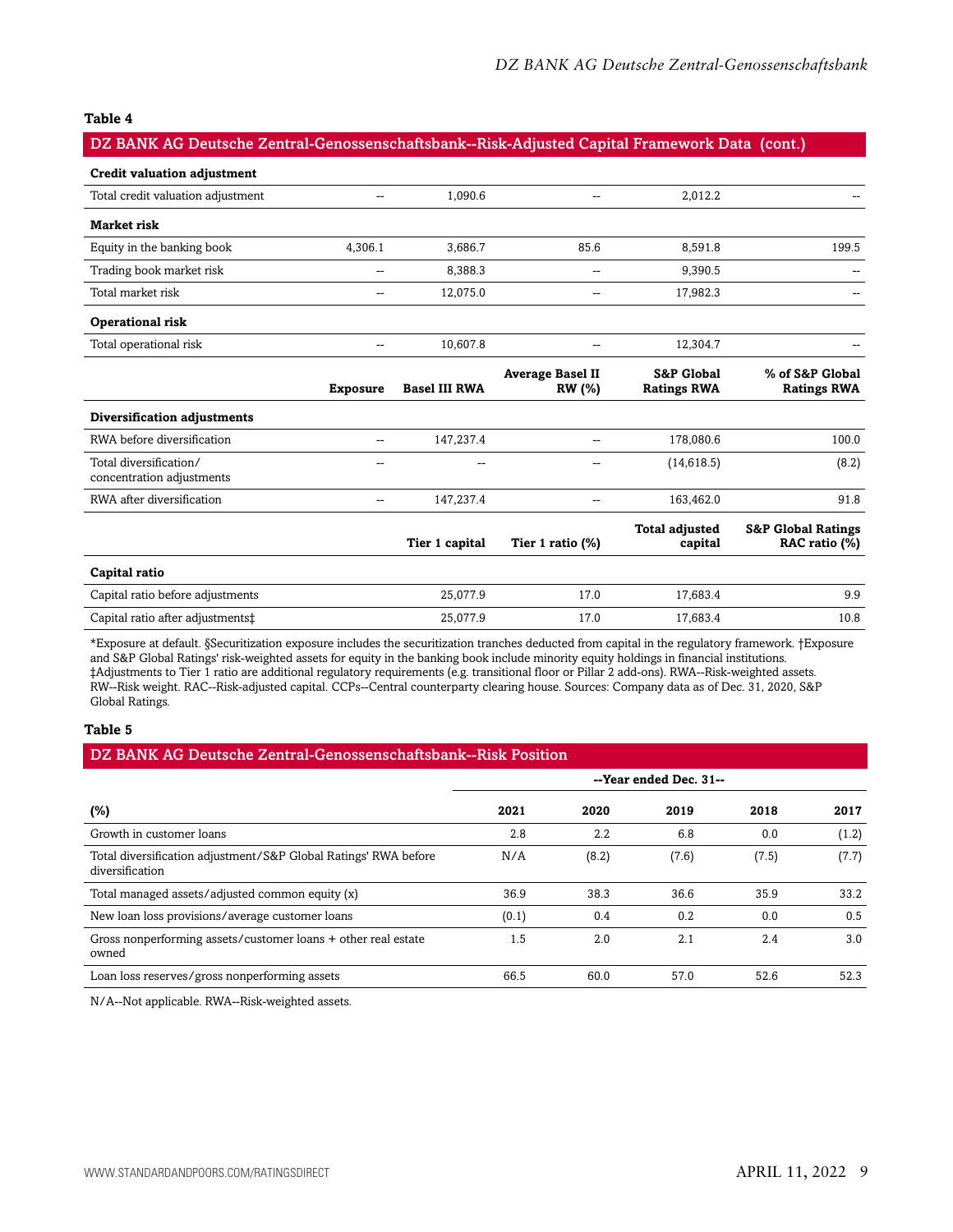#### **Table 6**

| DZ BANK AG Deutsche Zentral-Genossenschaftsbank--Funding And Liquidity |                        |       |        |       |       |
|------------------------------------------------------------------------|------------------------|-------|--------|-------|-------|
|                                                                        | --Year ended Dec. 31-- |       |        |       |       |
| $(\%)$                                                                 | 2021                   | 2020  | 2019   | 2018  | 2017  |
| Core deposits/funding base                                             | 31.1                   | 32.1  | 33.4   | 35.9  | 35.2  |
| Customer loans (net)/customer deposits                                 | 139.3                  | 140.2 | 139.8  | 129.5 | 135.0 |
| Long-term funding ratio                                                | 73.3                   | 72.5  | 68.0   | 71.3  | 71.5  |
| Stable funding ratio                                                   | 109.0                  | 104.1 | 95.3   | 97.9  | 97.9  |
| Short-term wholesale funding/funding base                              | 28.4                   | 29.3  | 34.1   | 30.4  | 30.2  |
| Broad liquid assets/short-term wholesale funding (x)                   | 1.3                    | 1.2   | 1.0    | 1.0   | 1.0   |
| Broad liquid assets/total assets                                       | 26.4                   | 24.2  | 23.1   | 22.6  | 22.1  |
| Broad liquid assets/customer deposits                                  | 119.2                  | 107.4 | 98.1   | 88.1  | 87.9  |
| Net broad liquid assets/short-term customer deposits                   | 78.5                   | 50.5  | (13.6) | 10.6  | 7.1   |
| Short-term wholesale funding/total wholesale funding                   | 40.9                   | 42.8  | 50.8   | 47.0  | 46.2  |
| Narrow liquid assets/3-month wholesale funding (x)                     | 1.4                    | 1.3   | 1.0    | 1.1   | 1.1   |

## <span id="page-9-0"></span>Related Criteria

- Criteria | Financial Institutions | General: Financial Institutions Rating Methodology, Dec. 9, 2021
- Criteria | Financial Institutions | Banks: Banking Industry Country Risk Assessment Methodology And Assumptions, Dec. 9, 2021
- General Criteria: Environmental, Social, And Governance Principles In Credit Ratings, Oct. 10, 2021
- General Criteria: Hybrid Capital: Methodology And Assumptions, July 1, 2019
- General Criteria: Group Rating Methodology, July 1, 2019
- Criteria | Financial Institutions | General: Risk-Adjusted Capital Framework Methodology, July 20, 2017
- General Criteria: Methodology For Linking Long-Term And Short-Term Ratings, April 7, 2017
- General Criteria: Principles Of Credit Ratings, Feb. 16, 2011

## <span id="page-9-1"></span>Related Research

- Cooperative Banking Sector Germany, March 25, 2022
- German Bank Ratings Affirmed Under Revised Financial Institutions Criteria, Jan. 28, 2022
- Various German Banks Downgraded On Persistent Profitability Challenges And Slow Digitalization Progress, June 24, 2021
- Green Transaction Evaluation: DZ BANK AG's €300 Million Fixed-Rate Nonpreferred Senior Notes, Nov. 17, 2021
- Second Party Opinion: DZ BANK AG Green Bond Framework, Nov. 1, 2021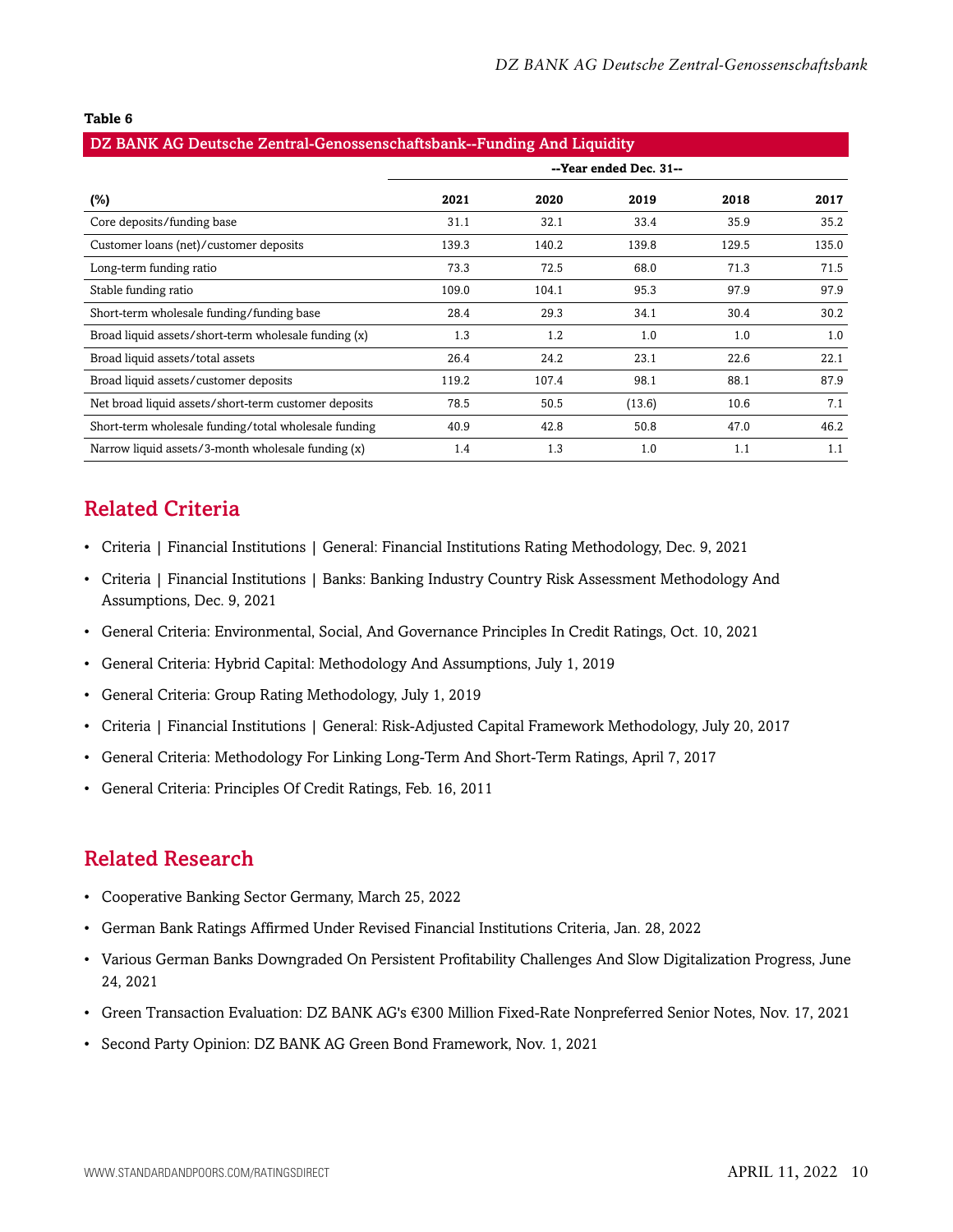| Ratings Detail (As Of April 11, 2022)*          |                        |
|-------------------------------------------------|------------------------|
| DZ BANK AG Deutsche Zentral-Genossenschaftsbank |                        |
| <b>Issuer Credit Rating</b>                     | $A+$ /Stable/A-1       |
| Commercial Paper                                |                        |
| Foreign Currency                                | $A+/A-1$               |
| Local Currency                                  | $A-1$                  |
| Junior Subordinated                             | <b>BBB</b>             |
| Senior Secured                                  | AA+/Stable             |
| Senior Subordinated                             | A                      |
| Senior Unsecured                                | $A+$                   |
| Short-Term Debt                                 | $A-1+$                 |
| Subordinated                                    | $A-$                   |
| <b>Issuer Credit Ratings History</b>            |                        |
| 24-Jun-2021                                     | $A+$ /Stable/A-1       |
| 17-Sep-2019                                     | AA-/Negative/A-1+      |
| 05-Dec-2011                                     | $AA$ -/Stable/ $A$ -1+ |
| <b>Sovereign Rating</b>                         |                        |
| Germany                                         | $AAA/Stable/A-1+$      |
|                                                 |                        |

\*Unless otherwise noted, all ratings in this report are global scale ratings. S&P Global Ratings' credit ratings on the global scale are comparable across countries. S&P Global Ratings' credit ratings on a national scale are relative to obligors or obligations within that specific country. Issue and debt ratings could include debt guaranteed by another entity, and rated debt that an entity guarantees.